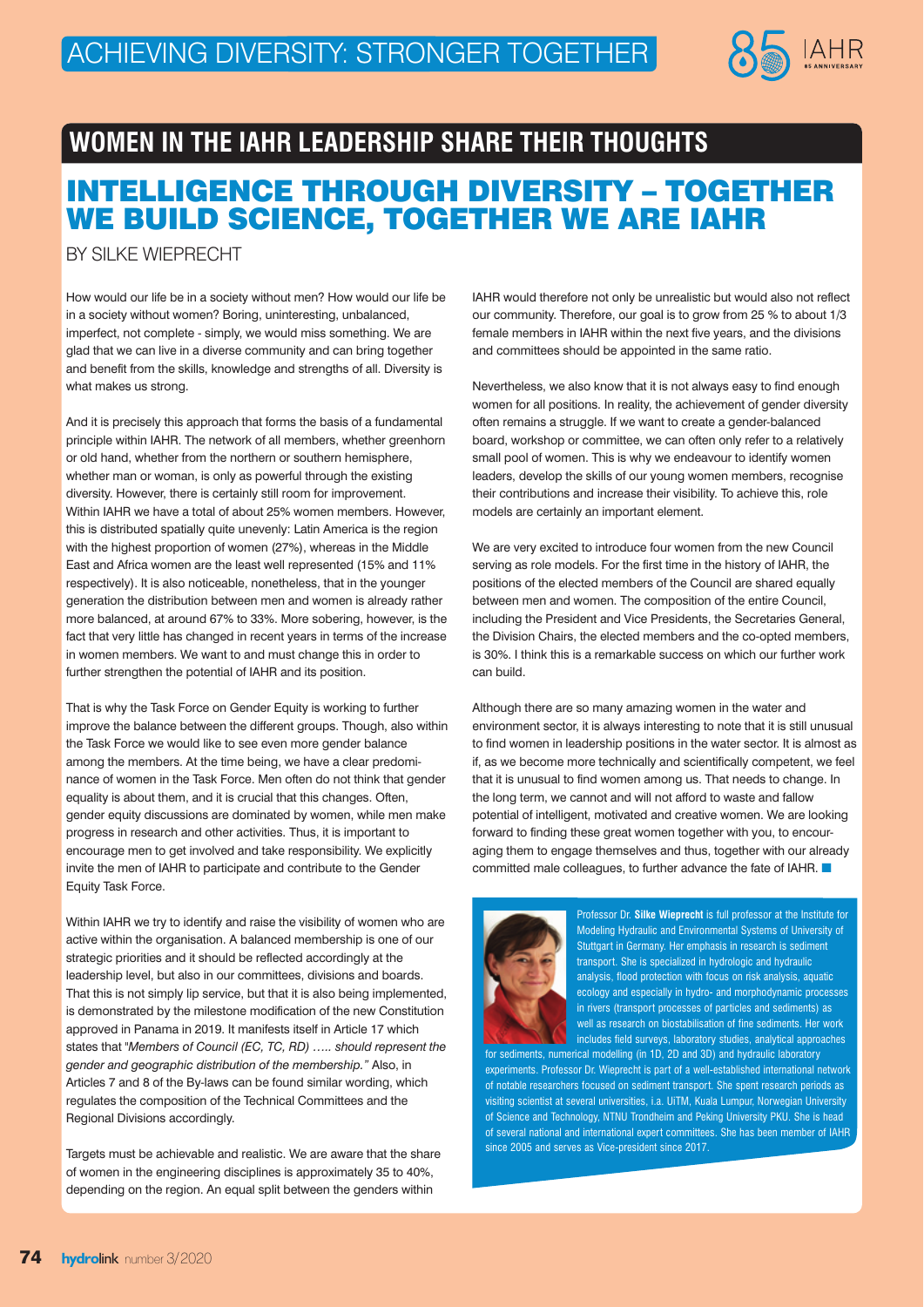

# LINKED IN DIVERSITY FOR WATER SECURITY<br>Executions

BY BY JING PENG

Water is an indispensable part of my life. As a woman researcher from the China Institute of Water Resources and Hydropower Research (IWHR), I am very honored and pleased to serve as one of the two Secretary Generals of IAHR as well as a Council Member of the organization. With 38 years of study and work in the field of hydraulics and water environment since my college days, I have been applying what I have learned about water to my work, while in turn learning more about water as I work with it. The more I work with water, the deeper I feel the great complexity and vital importance of water. It is such a unique resource that is not only complicated in its own natural sense, but it is also highly connected to many other natural resources and coupled with socio-economic development having an impact on many human activities. Integrating water into the UN SDGs reflects people's unanimous recognition of such complexity and the significance of water. It is because of this uniqueness, there is no universal solution to the water related problems or challenges of different countries or regions at different levels. Communication and cooperation are therefore necessary for us to share interdisciplinary knowledge and diversified experience of people all over the world.

IAHR, being a world-renowned professional community in the field of hydro-environmental research and engineering, has made tremendous contributions during its 85 years of history to inspiring, disseminating and catalyzing the state of the art knowledge and thinking on the most important water engineering and related environmental issues. However, the water challenges that we are faced with have never stopped changing as socio-economic conditions keep evolving and human activities and ecosystems are getting more deeply interwoven. Emerging challenges such as climate change, extreme water events from floods to droughts, water scarcity, water environment and ecological degradation, etc. are all threatening the global water security, which makes innovative solutions of water science and engineering more urgently needed and worldwide



Dr. **Jing PENG** is Vice President of the China Institute of Water Resources and Hydropower Research (IWHR) and Secretary General, International Association for Hydro-Environment Engineering and Research (IAHR).

She received her bachelor's degree of hydraulic machinery and master's degree of hydraulics and river dynamics both in Tsinghua University, China, and doctoral degree of river and basin environmentology in Tokyo University, Japan.

Her major research fields include hydraulics, water environment and river ecosystem management. As project manager or term leader, Dr. Peng has been responsible for more than 40 research projects. She has also published more than 90 papers on journals.

cooperation and exchanges more keenly desired. As a member of the IAHR Council, I would like to share the research and practices of my team while learning from others through communication and exchanges on the platform of IAHR.

Water is the source of life. The good governance of water is the ultimate premise of a quality life for everybody on earth. To protect and use this valuable resource in a sustainable manner, we need to consider the interest of both current and future generations, and we need to look at this issue through different eyes, including those of women who might provide us with more diversified perspectives and inputs, and our children and grandchildren who will be living in the world that we leave them.

I hope that IAHR, as a world class professional networking platform, could make full use of its unique advantage of connections to researchers and engineers and even students all over the world, to bring together the immense power of human beings to jointly create a better water future for all.  $\blacksquare$ 

## AN OVERVIEW OF WATER AND GENDER ISSUES IN MOROCCO

BY DALILA LOUDYL

Morocco is a north African country with a long historical tradition of water management. Due to its landscape variety, ranging from coastal plains to Rif and Atlas mountain chains to desert dunes, disparities in water resources availability have always been a reality the country had to cope with. Systems of water sharing have been used as an expression of solidarity between small farmers; in addition, other traditional techniques have been developed in dry areas for water supply and conservation such as Noria, Khettara, Mettfia, etc. In the early years following its independence, the country implemented a dam policy aimed at providing more equity in access to drinking water and agriculture development as the main economic activity of most Moroccans. The policy aimed at constructing 2 to 3 dams each year in order to irrigate one million hectares by the year 2000, to protect lands from floods and produce energy. Hence,

hydraulic engineering had soon become one of the most developed disciplines within national academic institutions working to respond to the policy needs for engineering technical and managerial resources. Subsequently, other related skills were also needed to adapt water resources management to demographic, socio-economic and, lately to climate change constraints. Therefore, many engineers and researchers were trained in the fields of groundwater, meteorology, coastal engineering, environment, water quality and other related disciplines, the main issue being water scarcity alleviation for food security, and social and economic adaptation.

However, in practice, these disciplines had always been male dominated. Adversely, in rural Moroccan practices, women and girls are the most involved in water management at domestic and farming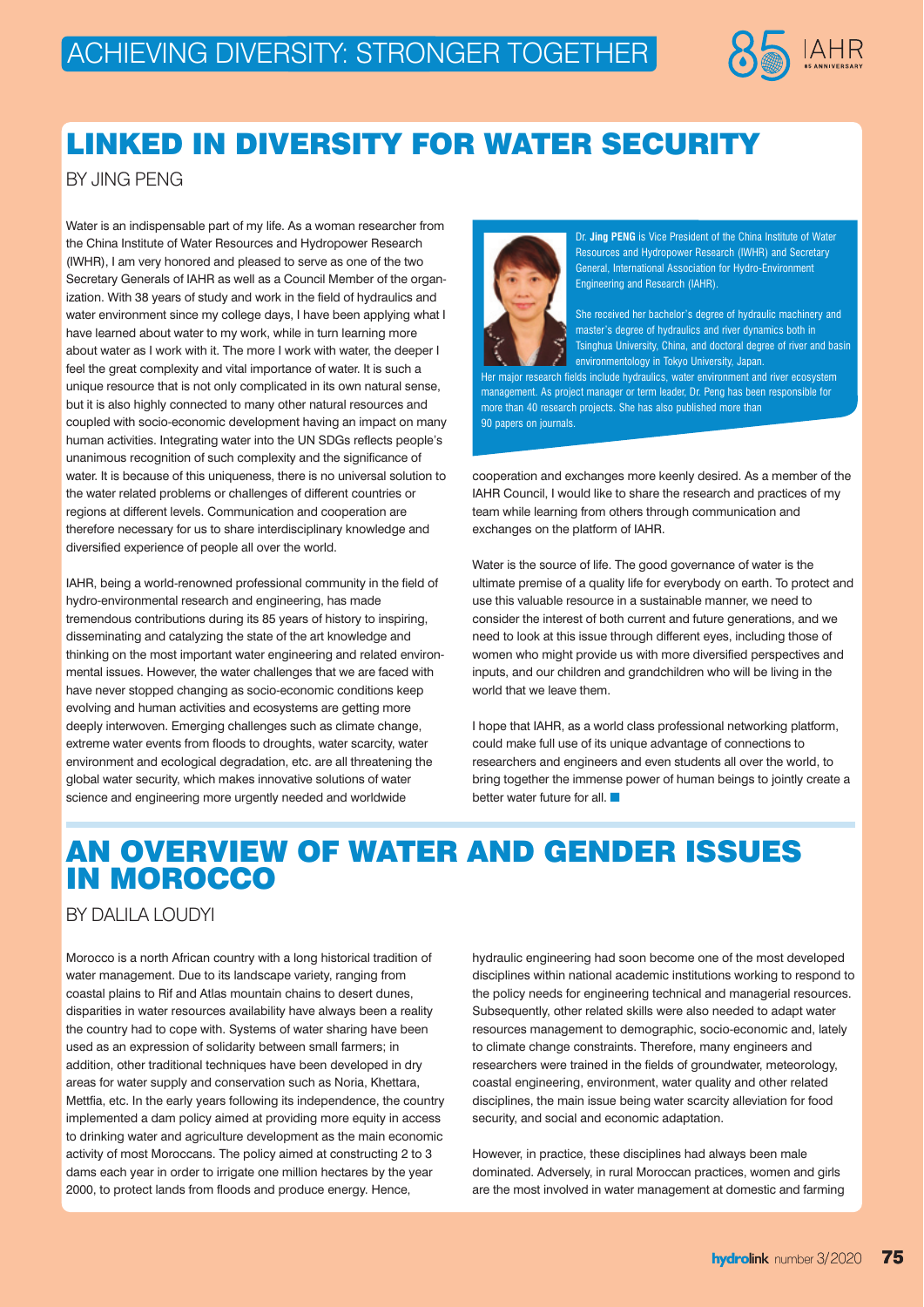# ACHIEVING DIVERSITY: STRONGER TOGETHER



levels, particularly in water supply as they spend about four hours per day retrieving water in poor infrastructure areas. In this context, as a woman, water engineer and researcher, I am very much involved in the issues of water management in Morocco and in gender issues. I took part in many projects at national and international level in order to help the country facing the water crisis that hit the most vulnerable who are generally women, given the socio-cultural structure of domestic labor distribution and the weak empowerment of women in rural areas. I mainly work on climate change impact on water resources, flood and drought mitigation and adaptation, and urban water management.

Being conscious of the importance of networking as a researcher and professor of environmental water management for more than twenty years, I was interested in IAHR activities since the early stages of my career. I have published few articles in IAHR journals and magazine and took part to its conferences. Now, as a council member at the IAHR for MENA/ Indian subcontinent region, I am interested in promoting women access to decision making in the water sector in order to improve water access conditions, equity in water sharing and flood and drought resilience in one of the most water stressed areas of



**Dalila Loudyi** is a Professor at the department of Water and Environmental Engineering at the Faculty of Sciences and Techniques of Mohammedia, at Hassan II University of Casablanca. In 2005, she got her PhD in Hydroinformatics at Cardiff school of engineering. Professor Loudyi was selected by the Moroccan ministry of higher education as a National Contact Point in environment, since 2010, to promote the use of the Seventh European Framework Program (FP7) for research and development at a national level. She is also a member of the

Climate change experts committee of LYDEC, a branch of SUEZ Environment in Morocco. In 2019, she was elected as IAHR council member for MENA/ Indian subcontinent region.

the world that is the Middle East and North Africa (MENA) region. IAHR is a good vector for water best practices exchange and networking between women in water engineering within IAHR and with the community of researchers and professionals for water innovative solutions.

#### WE ARE IAHR BY AMPARO LÓPEZ JIMÉNEZ

I have been involved in IAHR since 1996, when I participated in my first Symposium on Hydraulic Machinery and Cavitation. Since then, I have been participating in IAHR meetings and organizing workshops and seminars. I am also part of the Spanish Chapter of IAHR and I participate in the IAHR Europe Regional Division Leadership Team. In addition, I am Associated Editor of Ribagua, our IAHR Journal in Spanish and Portuguese. Nowadays, I am also a member of the Europe Division of IAHR and member of the IAHR Council.

In my opinion, the future of hydraulic and environmental engineering involves the integrated management of water at any scale, as this provides not only economic long-term benefits, but also environmental and social benefits, as indicated by the Sustainable Development Goals of the UN. Hydraulic and environmental engineers must be fully committed to achieving these goals. IAHR must strongly lead this involvement with actions focused on information dissemination, networking and research in our field. My motivation is to promote these activities and to participate in them at any scale.



Professor **Amparo Lopez-Jimenez** gained the qualification of Industrial Engineer at the Universitat Politècnica de València and her PhD in the Department of Hydraulic and Environment Engineering (UPV, Spain). She is Full Professor of Hydraulic Engineering at the higher Technical School of Industrial Engineering, and Director of this Hydraulic and Environment Engineering Department.

She has been working on issues of Hydraulic and Environmental Engineering since 1994, preparing research and teaching ever since, in any aspect related to numerical modelling and sustainability issues, particularly related to hydraulic machinery.

Spain is a country where water management and all that it entails has great importance and tradition. Water is an increasingly valued and scarce resource. Universities and companies are working hard to find brilliant and innovative solutions that meet the needs of society in a sustainable and efficient way. The goal for all of us is to improve resilience to extreme and changing future scenarios, promoting the circular economy within the framework of an increasingly globalized world. In this context, the presence of women in the framework of hydraulic engineering has a lot to advance. In my country, approximately 25% of women students are getting an Engineer degree or Master, that is the proportion of students who finish their degree. But if we take a look at intermediate or senior management positions, that percentage drops to 12% or less. This means an egregious loss of women's talent for a number of reasons: women do not have references, they do not choose engineering studies, they do not enter in our Engineering Schools and in the end, society loses the possibility of benefiting from the many capacities of all those women who did not choose the world of engineering, and who could have contributed much to society.

It is time to bring women closer to the world of Hydraulic and Environmental problems, and to bring the full potential of Hydraulic and Environmental Engineering as a solution to young students who have to decide what vocation to develop. The world of Hydro-Environmental Engineering has a lot to offer to young men and women who discover their job interests for the future. IAHR, as an ambitious and committed association with sustainability, can be a mirror of these interests. Our Association must decisively have people involved in the proposal of innovation and technological solutions that allow solving the complex and varied problems that water and environmental management faces. Both men and women must be main actors in this future, which is common to all of us.  $\blacksquare$